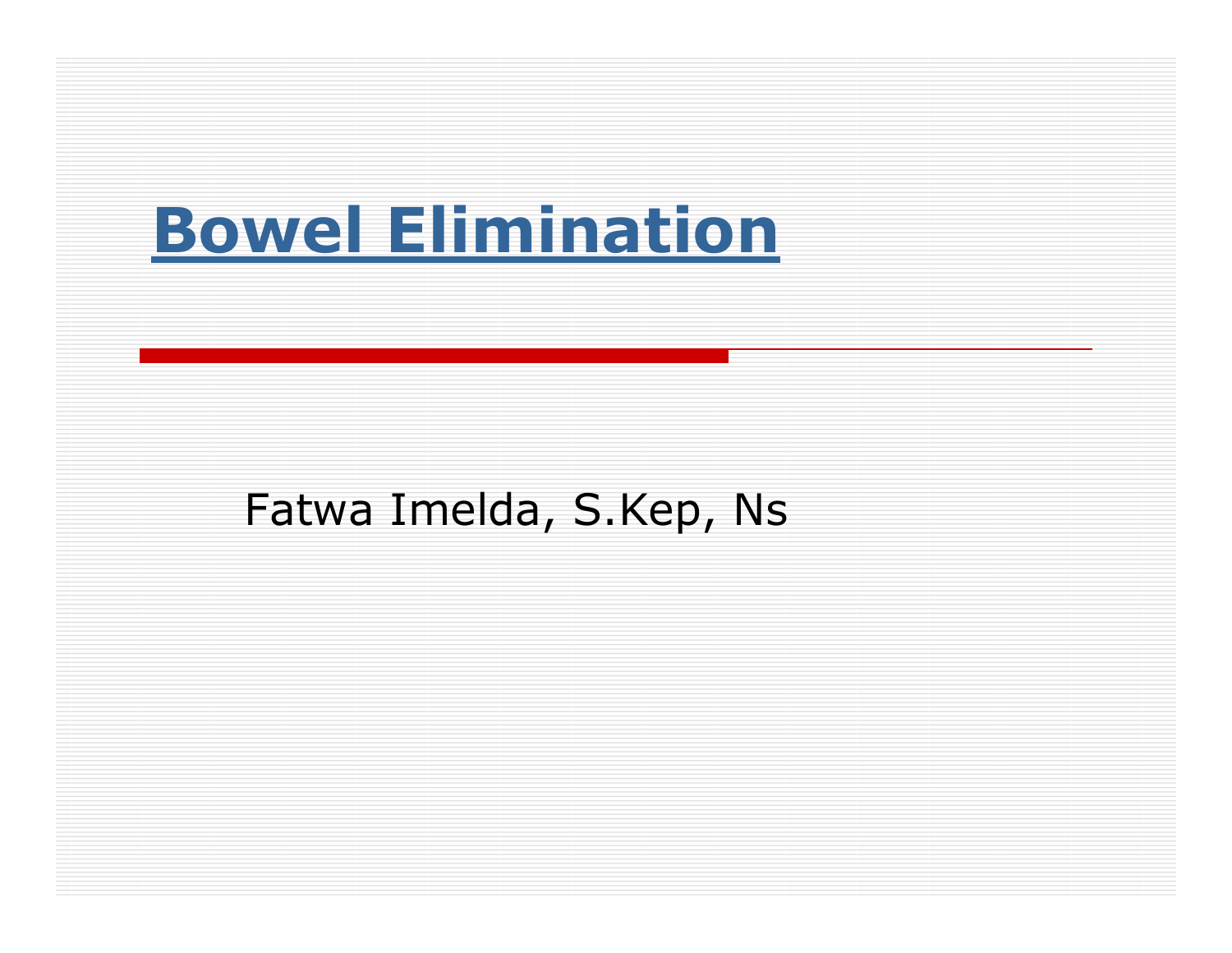## The Large Intestine

- **Q** Primary organ of bowel elimination
- $\Box$  Extends from the ileocecal valve to the anis anus
- **O** Functions<br>D Campletial
- $\Box$  Completion of absorption of H2O, Nutrients<br>
Chyme from sm intest 1-1 5 U (chyme from sm. intest.  $-1-1.5$  L)
- □ Manufacture of some vitamins
- □ Formation of feces
- $\Box$  Expulsion of feces from the body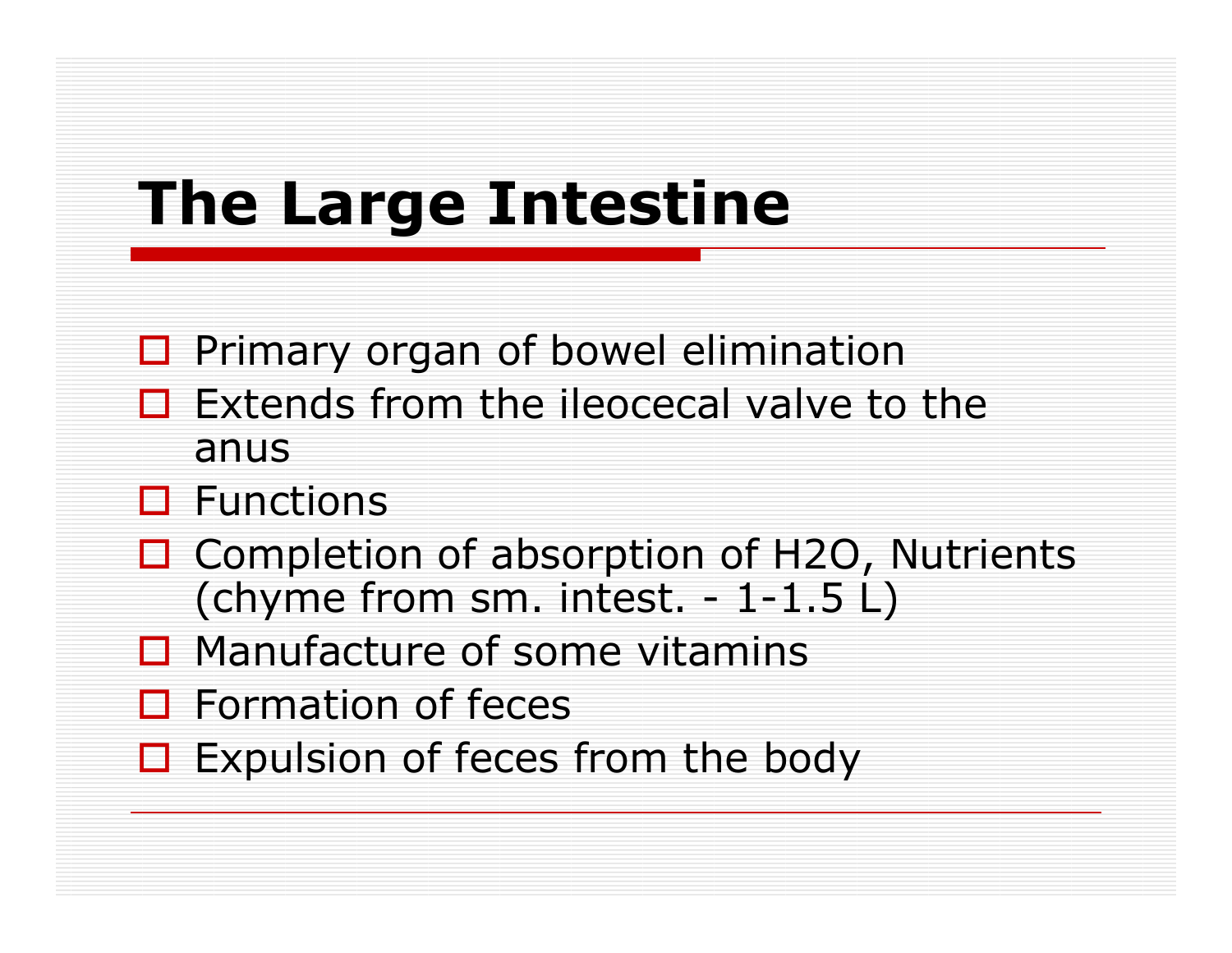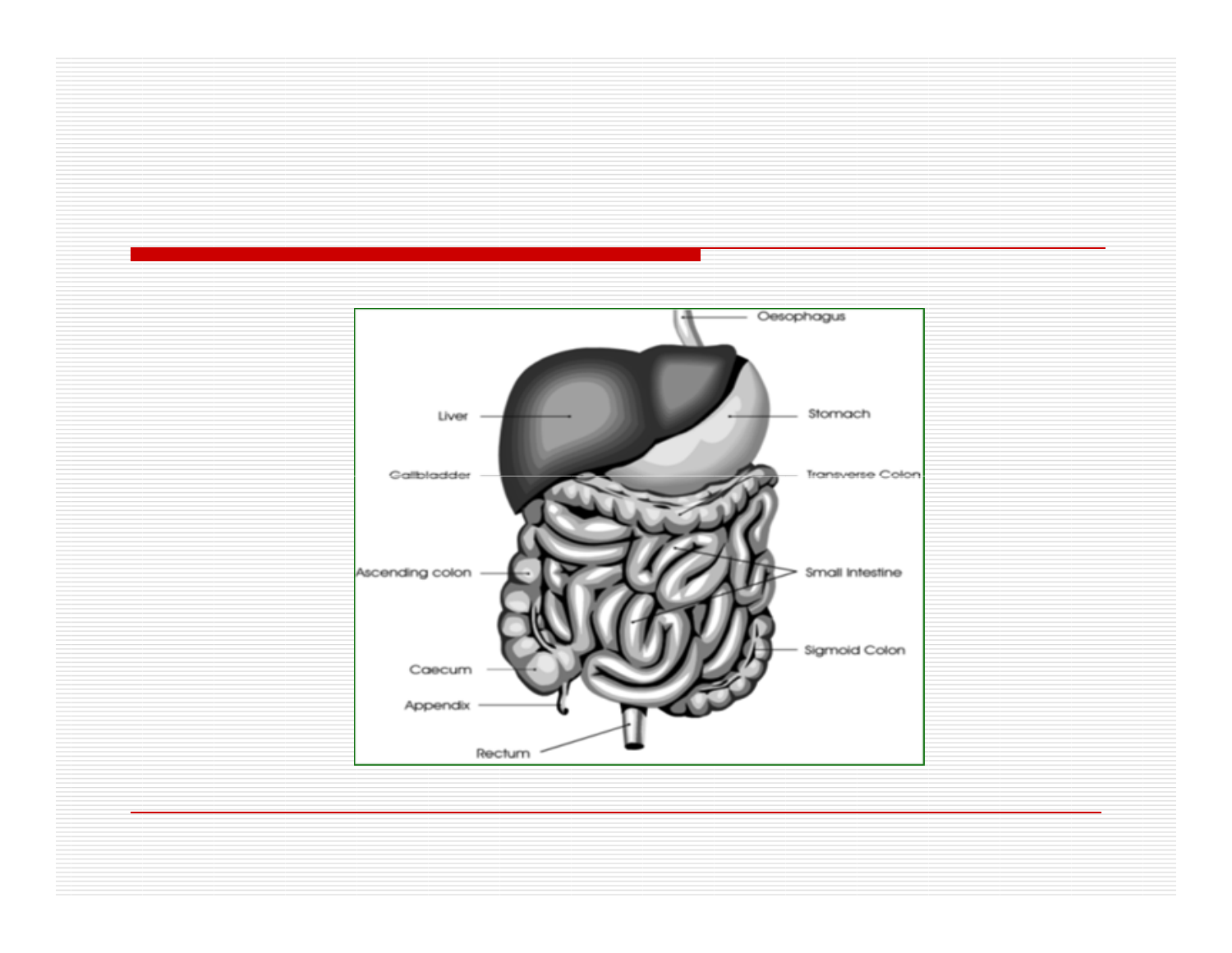### The Small and Large IntestinesProcess of Peristalsis

- $\Box$  Peristalsis is under control of nervous system system
- □ Contractions occur every 3 to 12 minutes
- $\Box$  Mass peristalsis sweeps occur 1 to 4<br>times each 24-hour neriod times each 24-hour period
- $\square$  One-third to one-half of food waste is  $\square$ excreted in stool within 24 hours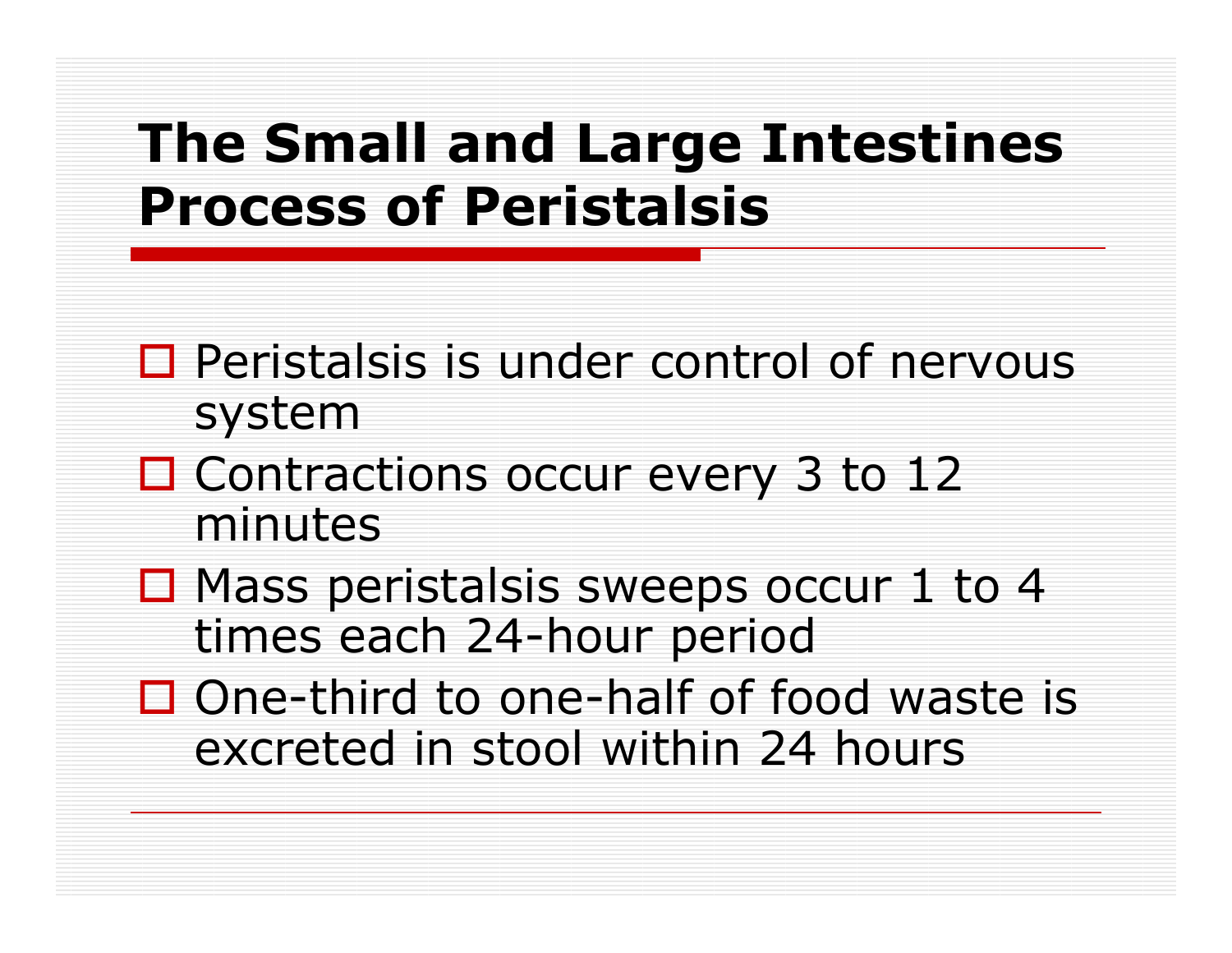Peristalic Movements in the Intestine – Colonic peristalsis is slow. Mass peristalsis is strong, few waves per day, stimulated by food in small intestine.Variables Influencing Bowel Elimination

- $\Box$ Developmental considerations
- □ Daily patterns
- П Food and fluid (need to drink 2L per day fluid)
- 0 Activity and muscle tone
- □ Lifestyle, psychological variables
- П Pathologic conditions
- $\Box$  Medications ie. pain meds relax muscles. black stool: blood or iron present
- D Diagnostic studies barium<br>D Surgery and anesthesia
- □ Surgery and anesthesia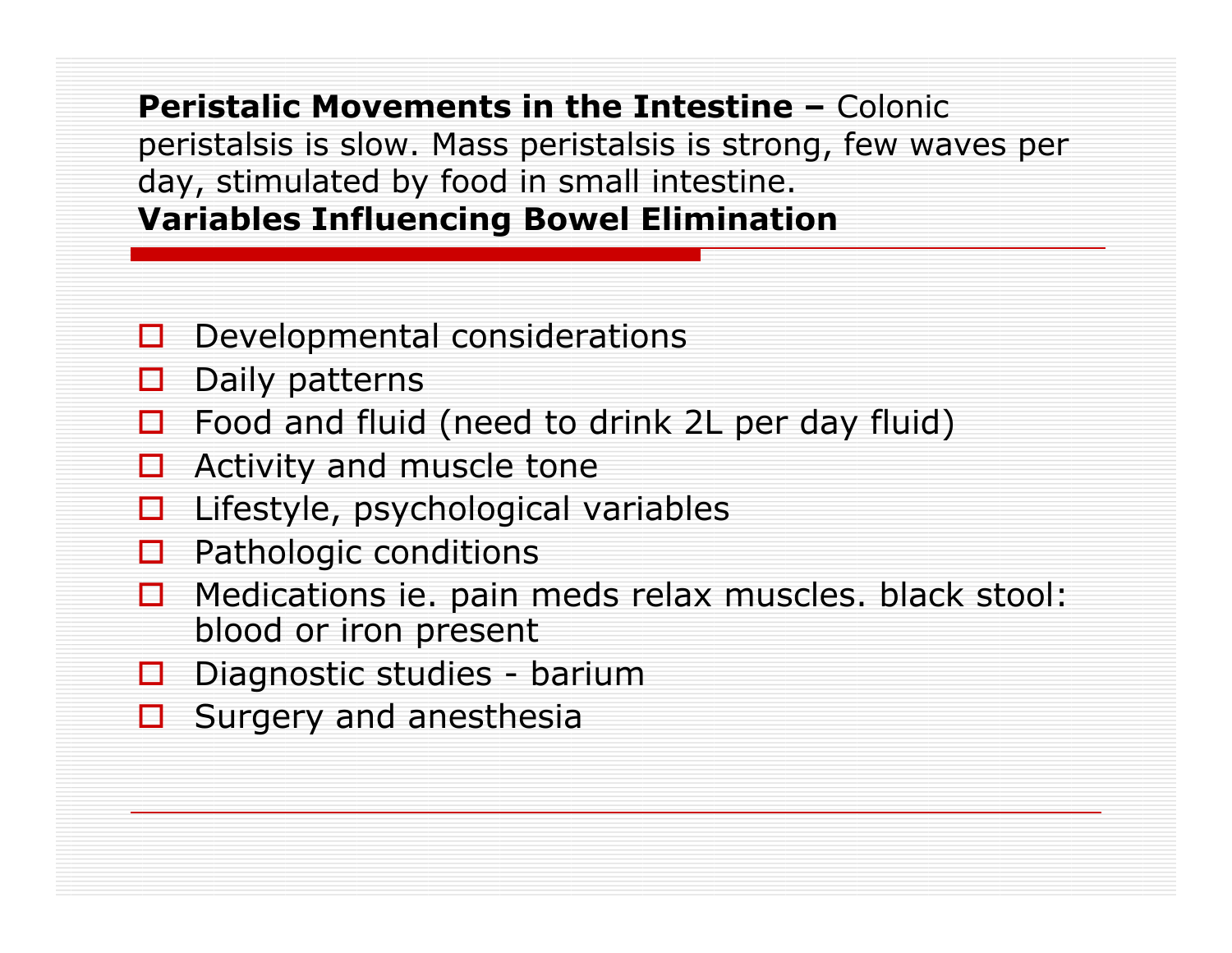### Developmental Considerations

- $\Box$  Infants—characteristics of stool and<br>frequency denend on formula or hrea frequency depend on formula or breast feedings
- $\Box$  Toddler physiologic maturity is first priority<br>for bowel training (1.1/2 2 vrs) for bowel training (1 ½ 2 yrs)
- □ Child, adolescent, adult—defecation<br>Child, adolescent, adult—defecation patterns vary in quantity, frequency, and rhythmicity
- □ Older adult—constipation is often a chronic<br>problem problem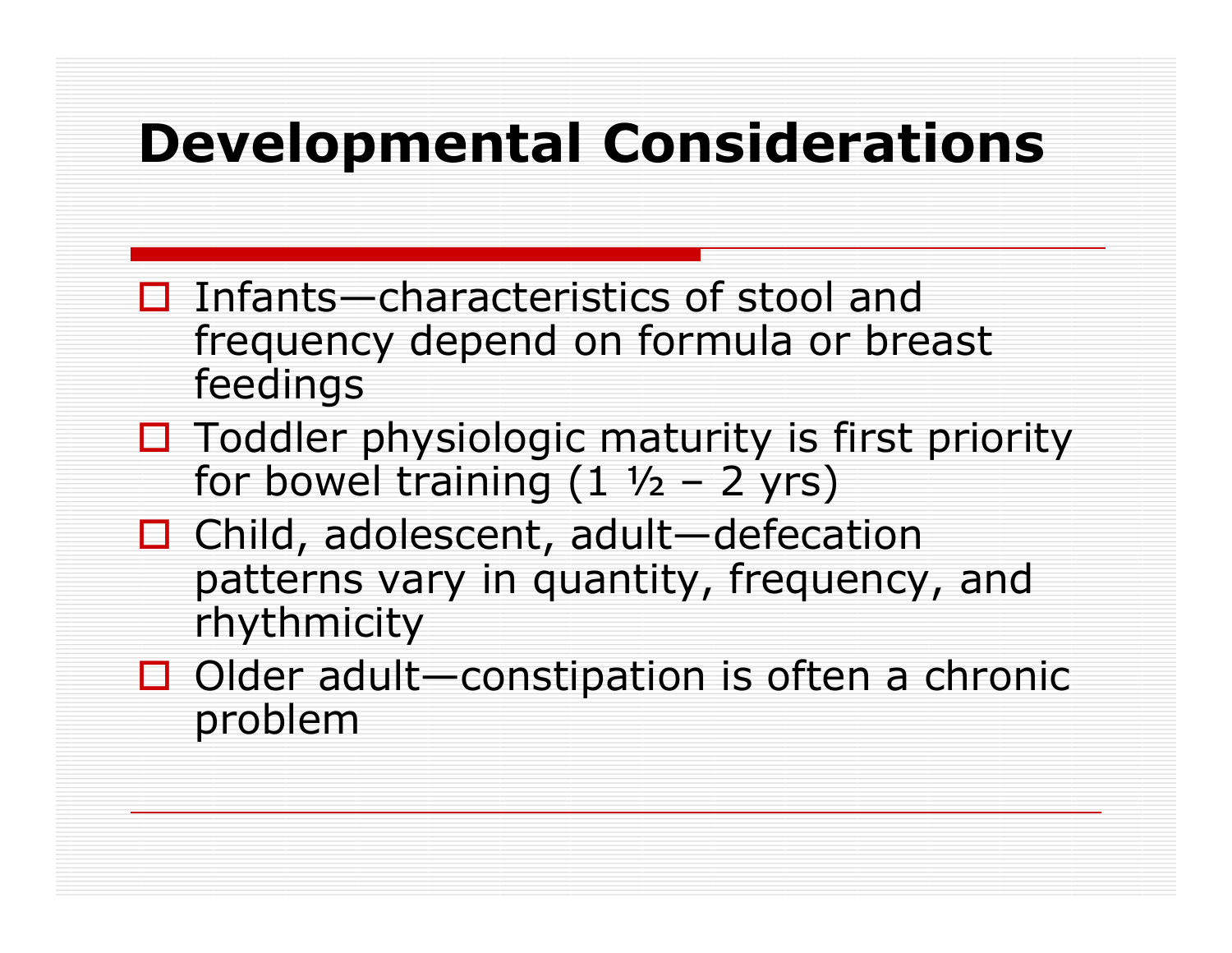### Foods Affecting Bowel Elimination

- □ Constipating foods cheese, lean meat, eggs, & pasta
- **□ Foods with laxative effect—fruits and**<br>Useshing hran chocolate alcohol vegetables, bran, chocolate, alcohol, coffee
- □ Gas-producing foods—onions, cabbage, beans, cauliflower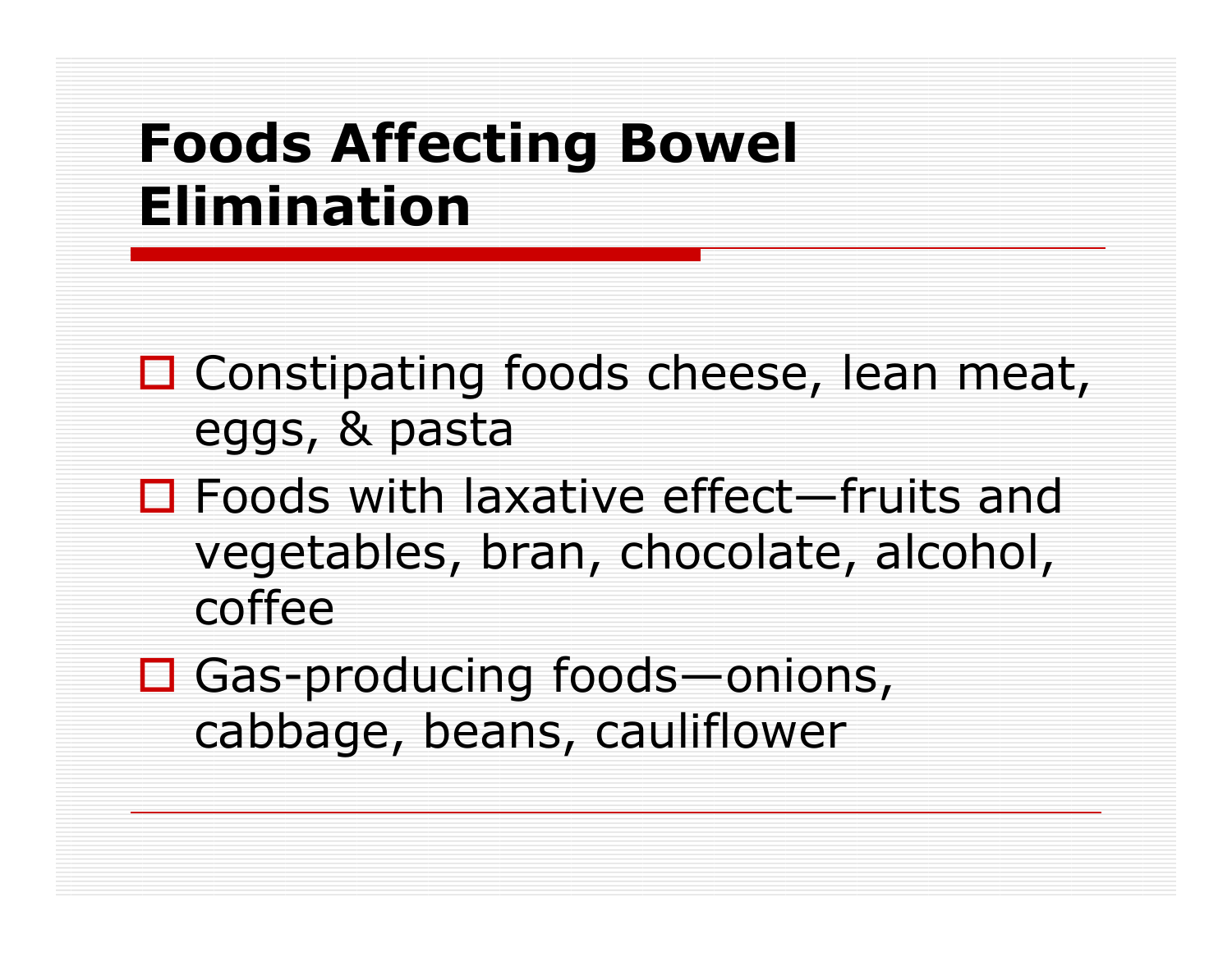### Effect of Medications on Stool

- □ Aspirin, anticoagulants pink, red, or black stool
- □ Iron salts—black stool
- **□** Antacids white discoloration or speckling in stool
- Antibiotics—green-gray color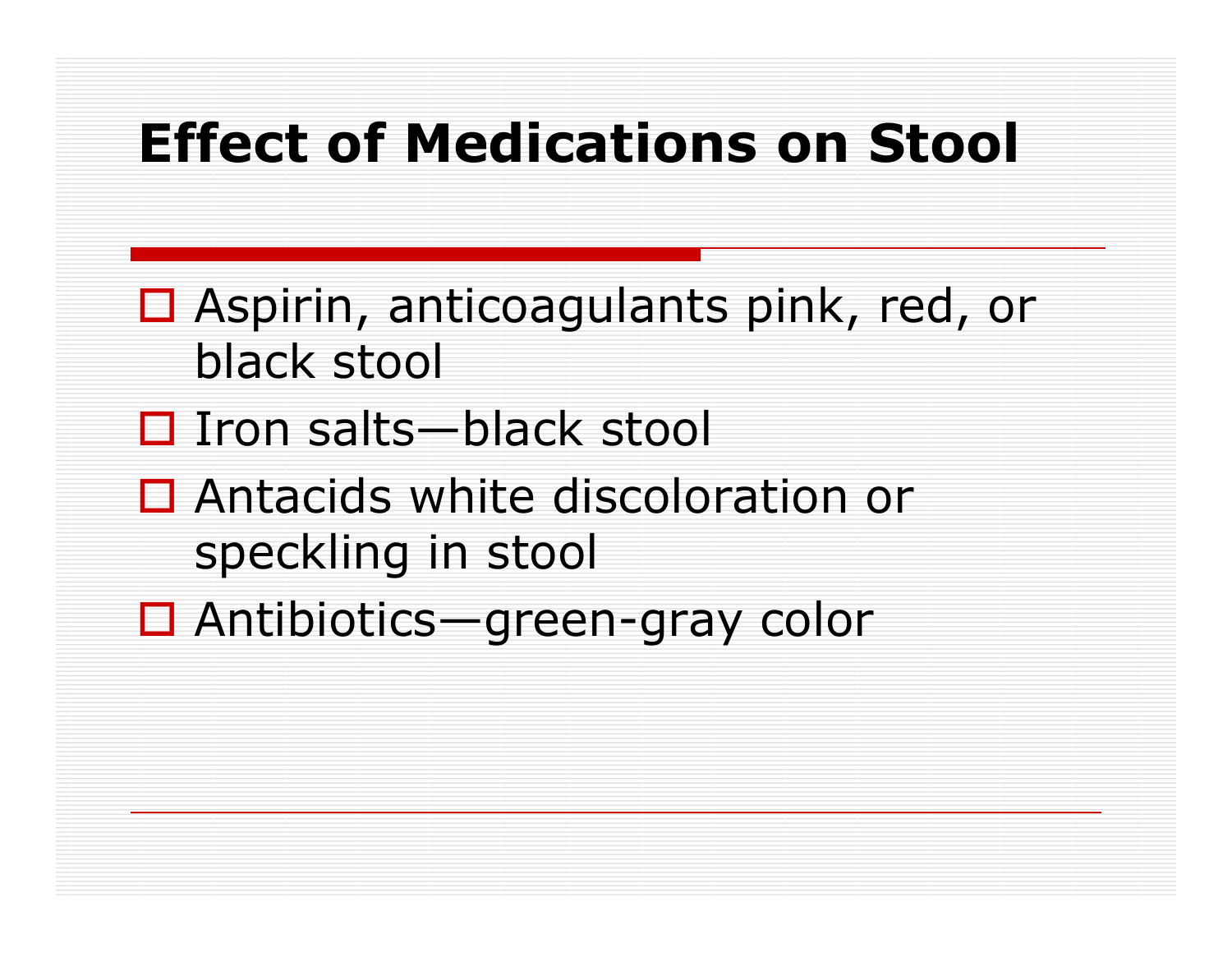#### Physical Assessment of the Abdomen

- $\Box$  Inspection—observe contour, any masses,<br>scars, or distension scars, or distension
- $\Box$  Auscultation—listen for bowel sounds in all and ranks quadrants
- $\Box$  Note frequency and character, audible clicks and flatus clicks, and flatus
- Describe bowel sounds as audible,<br>hyneractive hynoactive or inaudih hyperactive, hypoactive, or inaudible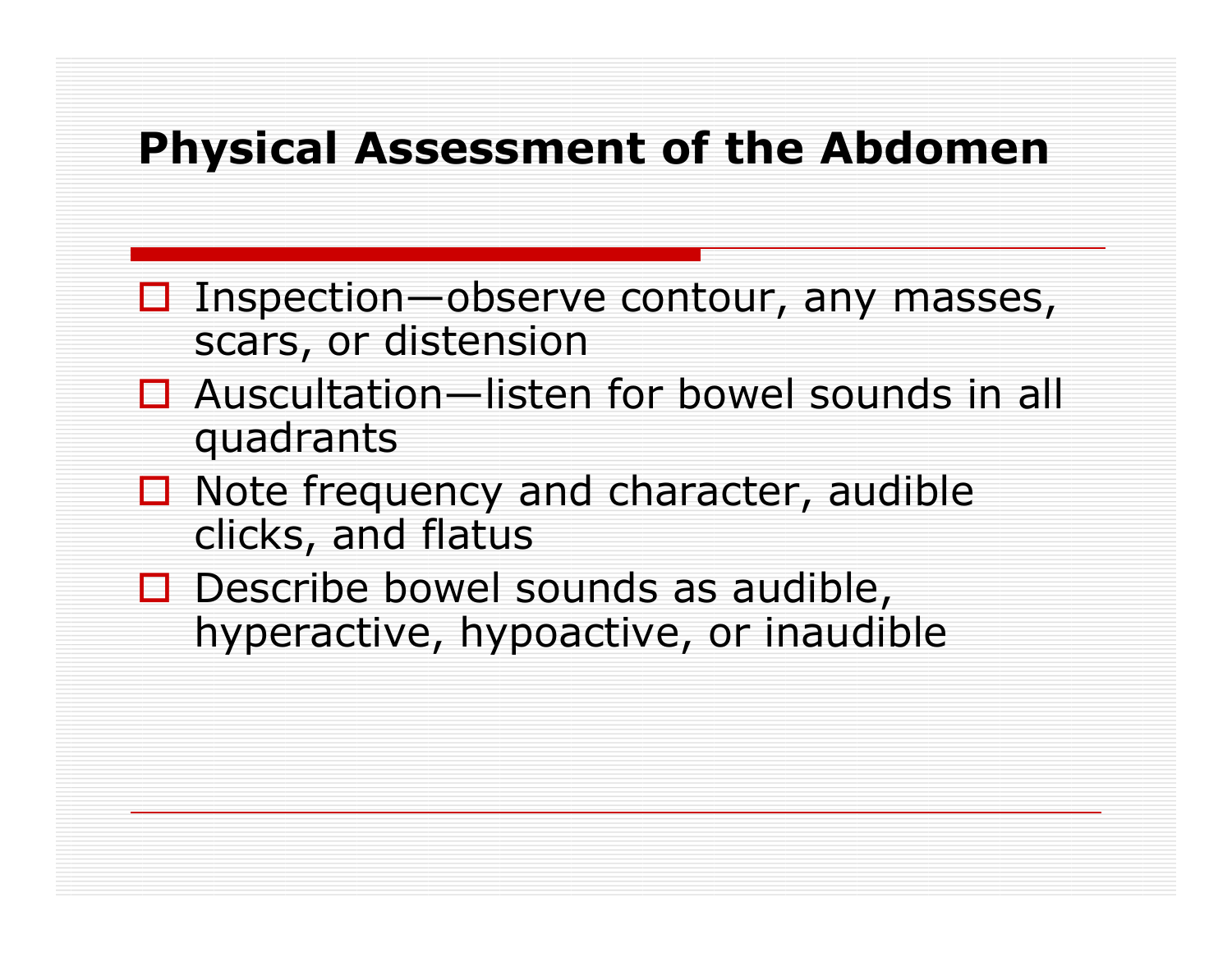### Physical Assessment of the Abdomen (cont.)

- □ Percussion—expect resonant sound or<br>twnnany tympany
- $\Box$  Areas of increased dullness may be  $\Box$  and  $\Box$  mass or tumor caused by fluid, a mass, or tumor
- □ Palpation—note any muscular resistance, tenderness, enlargement of organs, masses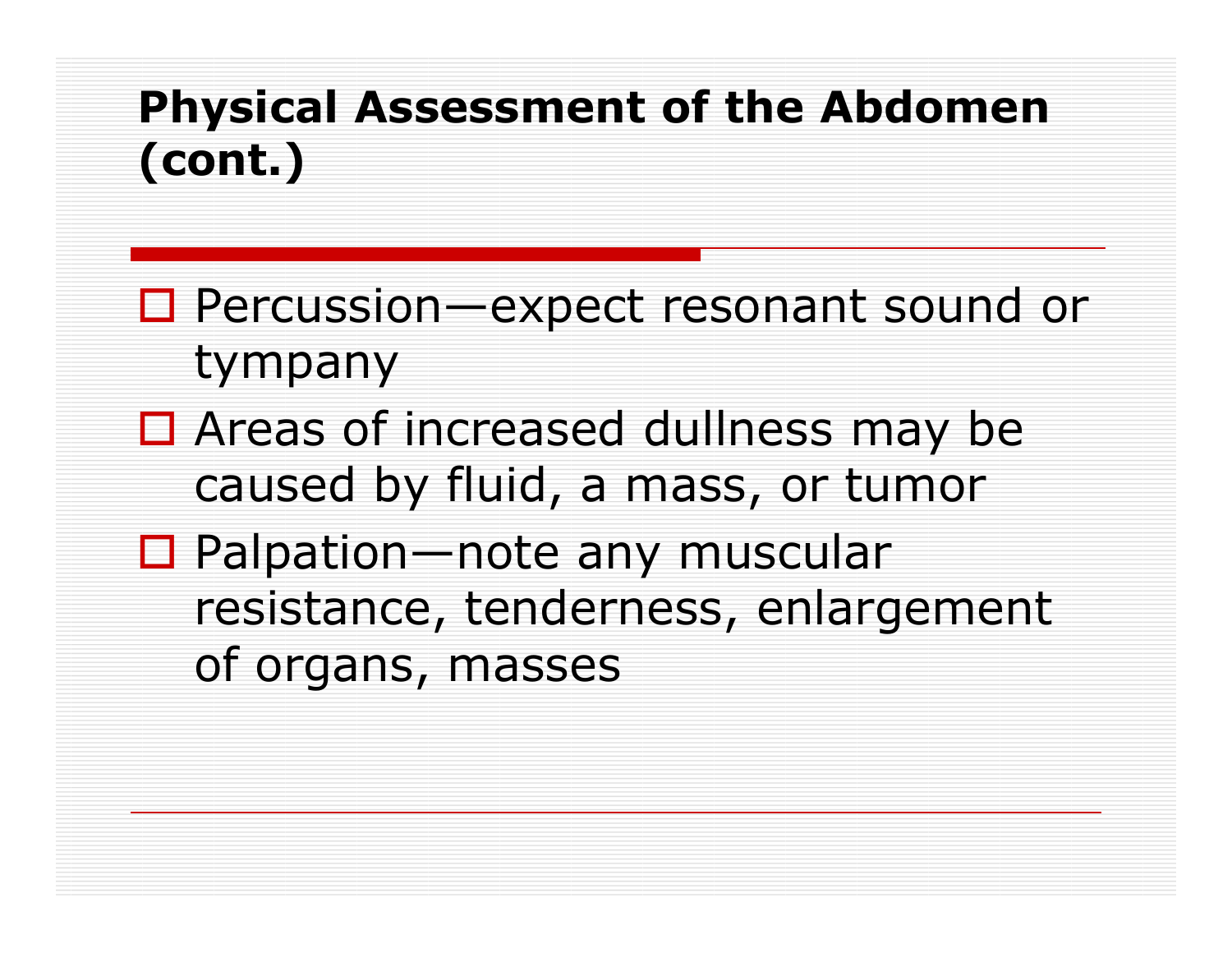### Stool Collection

- □ Medical aseptic technique is imperative
- □ Wear disposable gloves
- $\Box$  Wash hands before and after glove use
- $\Box$  Do not contaminate outside of container with stool
- Obtain stool and package, label, and<br>transport according to agency policy transport according to agency policy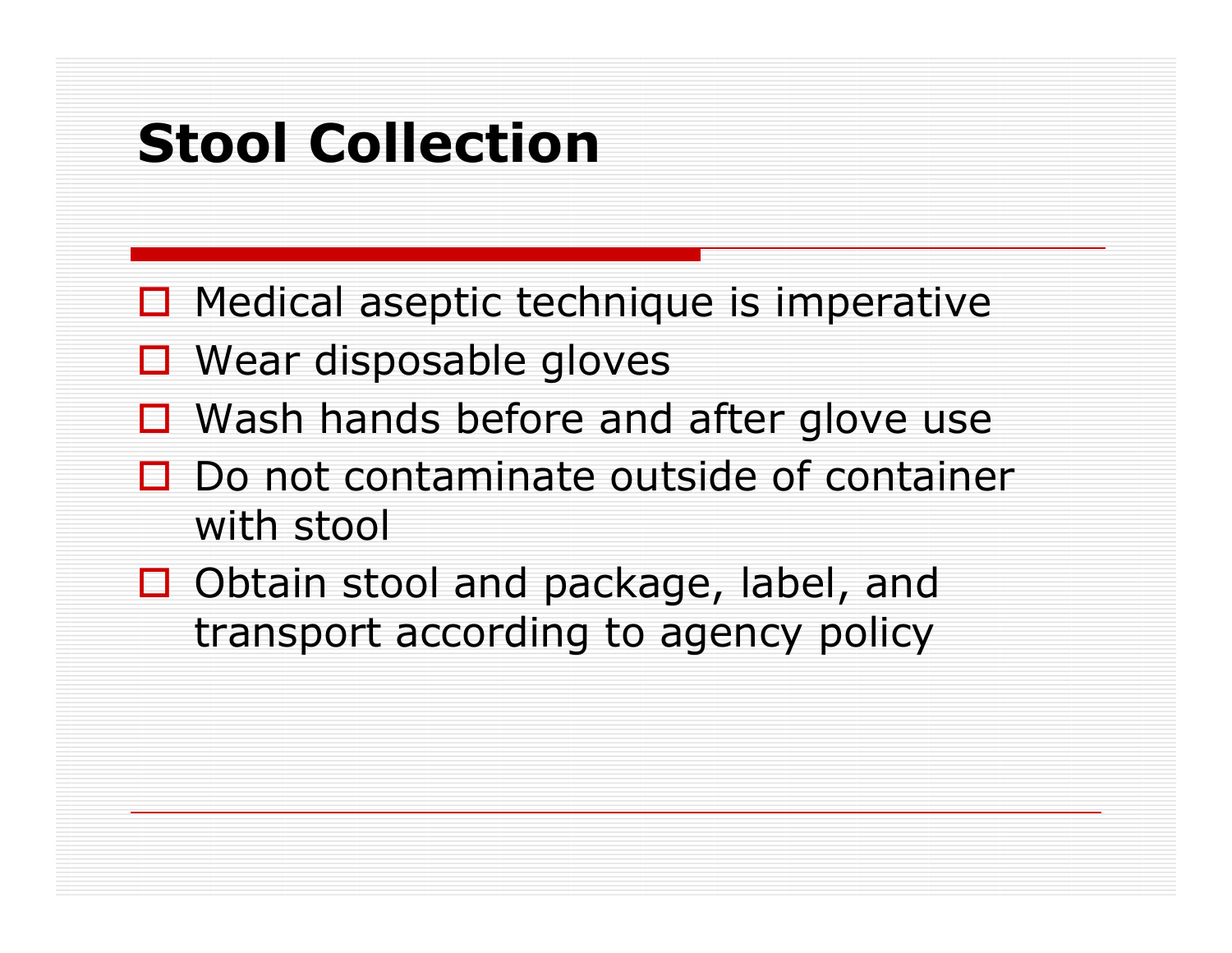### Patient Guidelines for Stool Collection

- $\Box$  Void first so urine is not in stool sample
- $\Box$  Defecate into the container rather than<br>toilet howl toilet bowl
- $\Box$  Do not place toilet tissue in bedpan or specimen container
- $\Box$  Notify nurse when specimen is available
- $\square$  get to lab quickly (30 min) if anything<br> viable in sample ie. parasites, C-diff. etc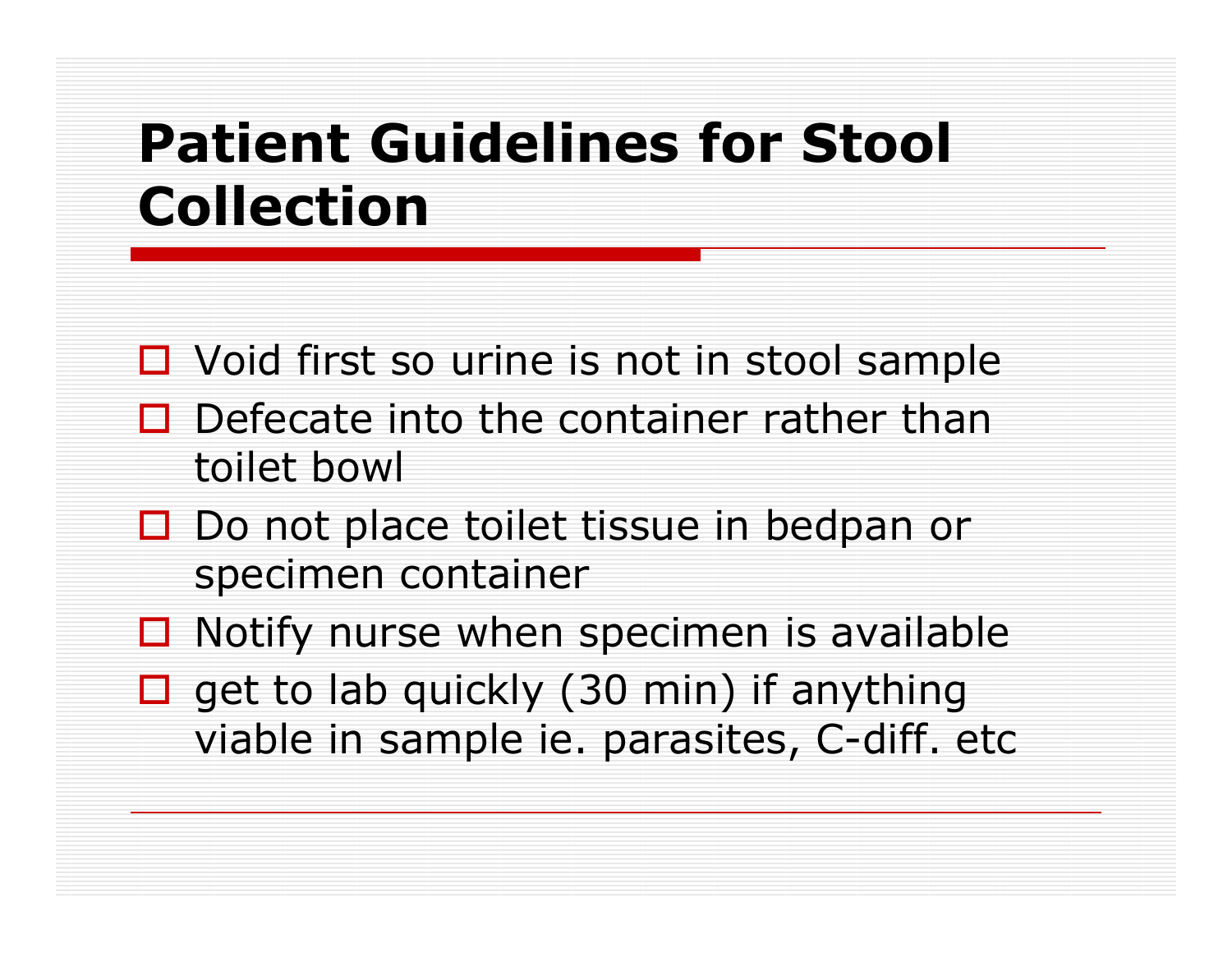### Types of Direct Visualization Studies

□ Esophagogastroduodenoscopy (EGD) □ Colonoscopy<br>□ Gi □ Sigmoidoscopy □ Wireless capsule endoscopy  $\Box$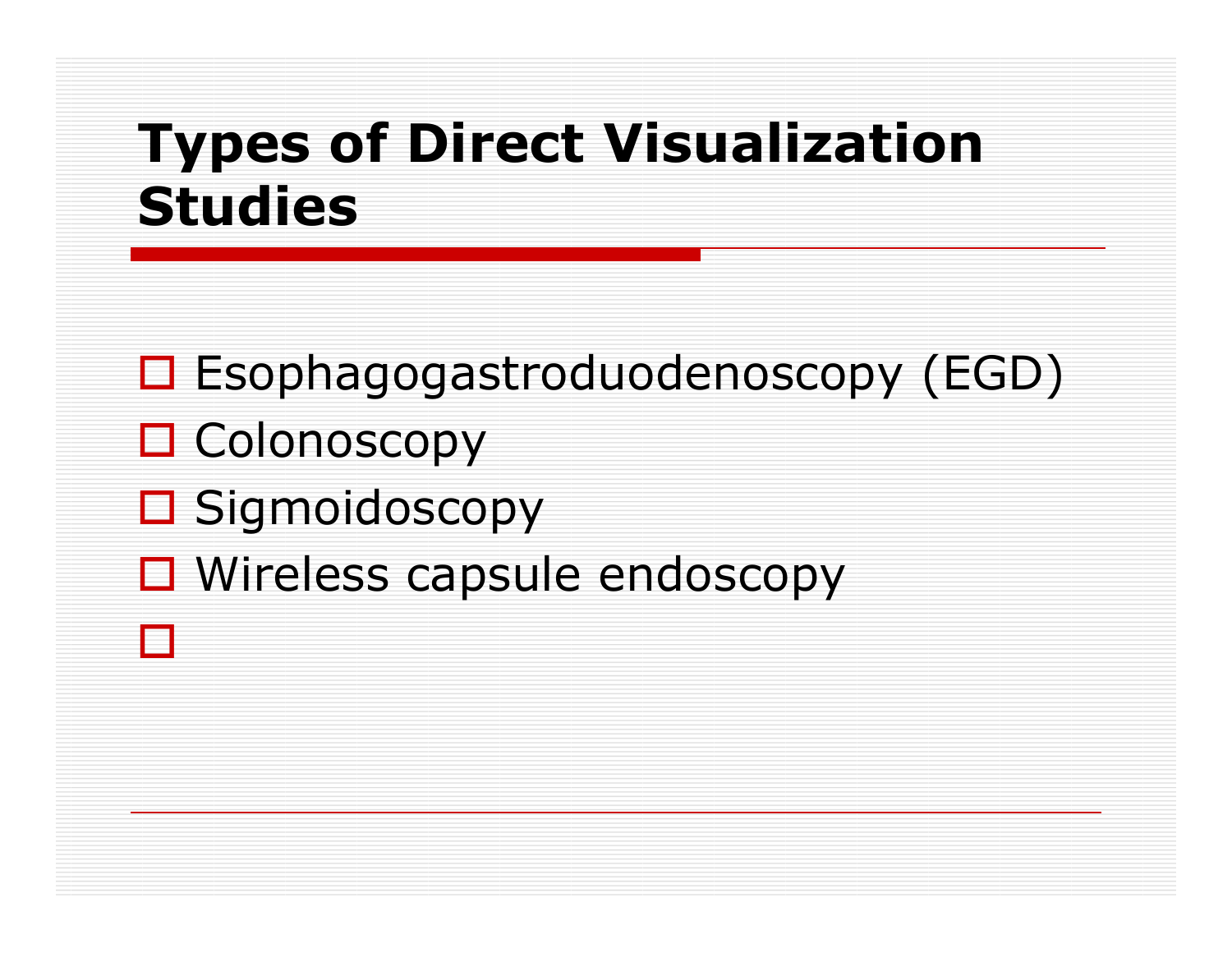### Indirect Visualization Studies

- □ Upper gastrointestinal (UGI)
- □ Small bowel series
- □ Barium enema<br>□

 $\Box$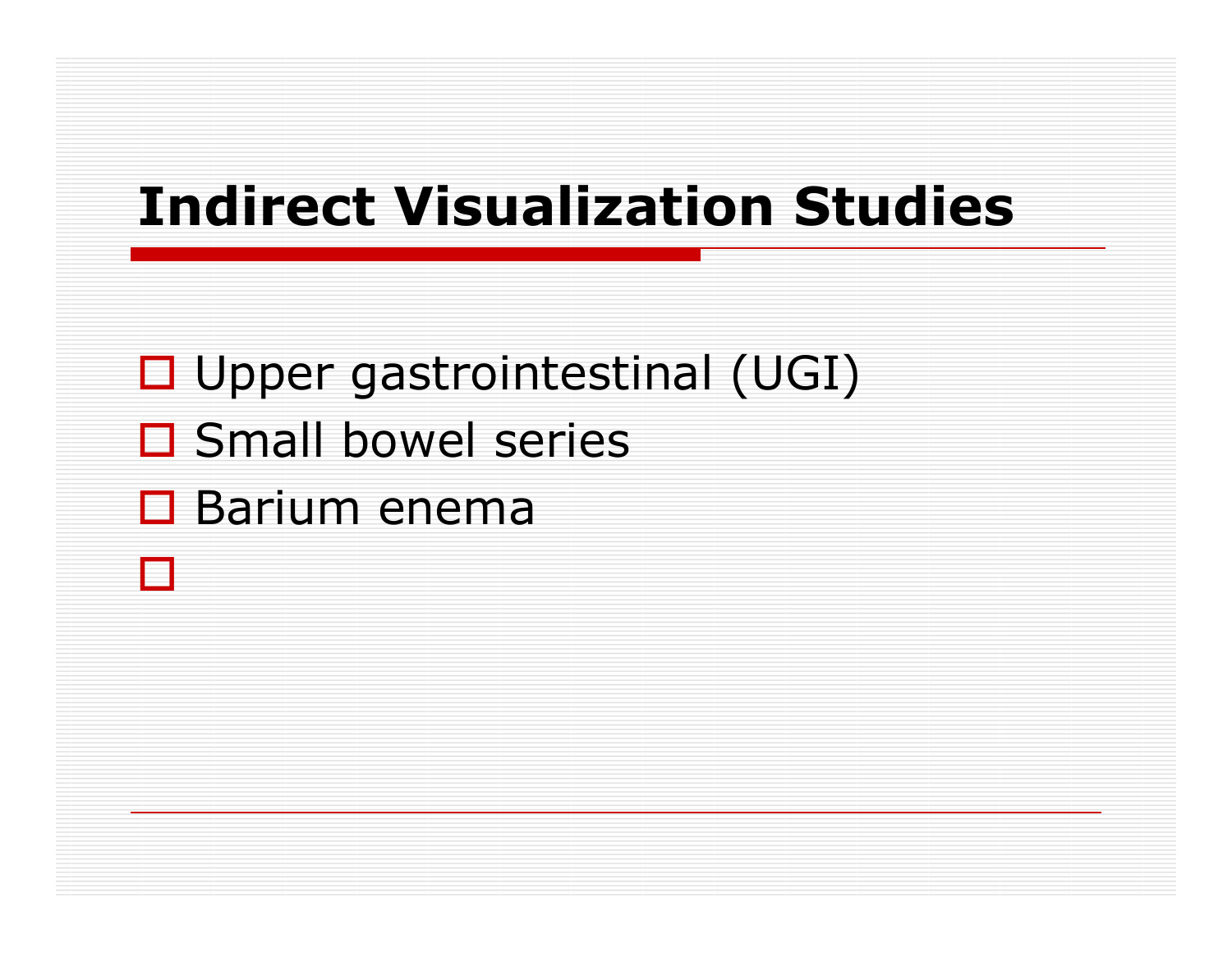## Scheduling Diagnostic Tests

- 1 fecal occult blood test
- 2 barium studies (should precede UGI) make sure ALL barium is removed\*
- 3 endoscopic examinations
- □ Noninvasive procedures take<br>District over invasive pro precedence over invasive procedures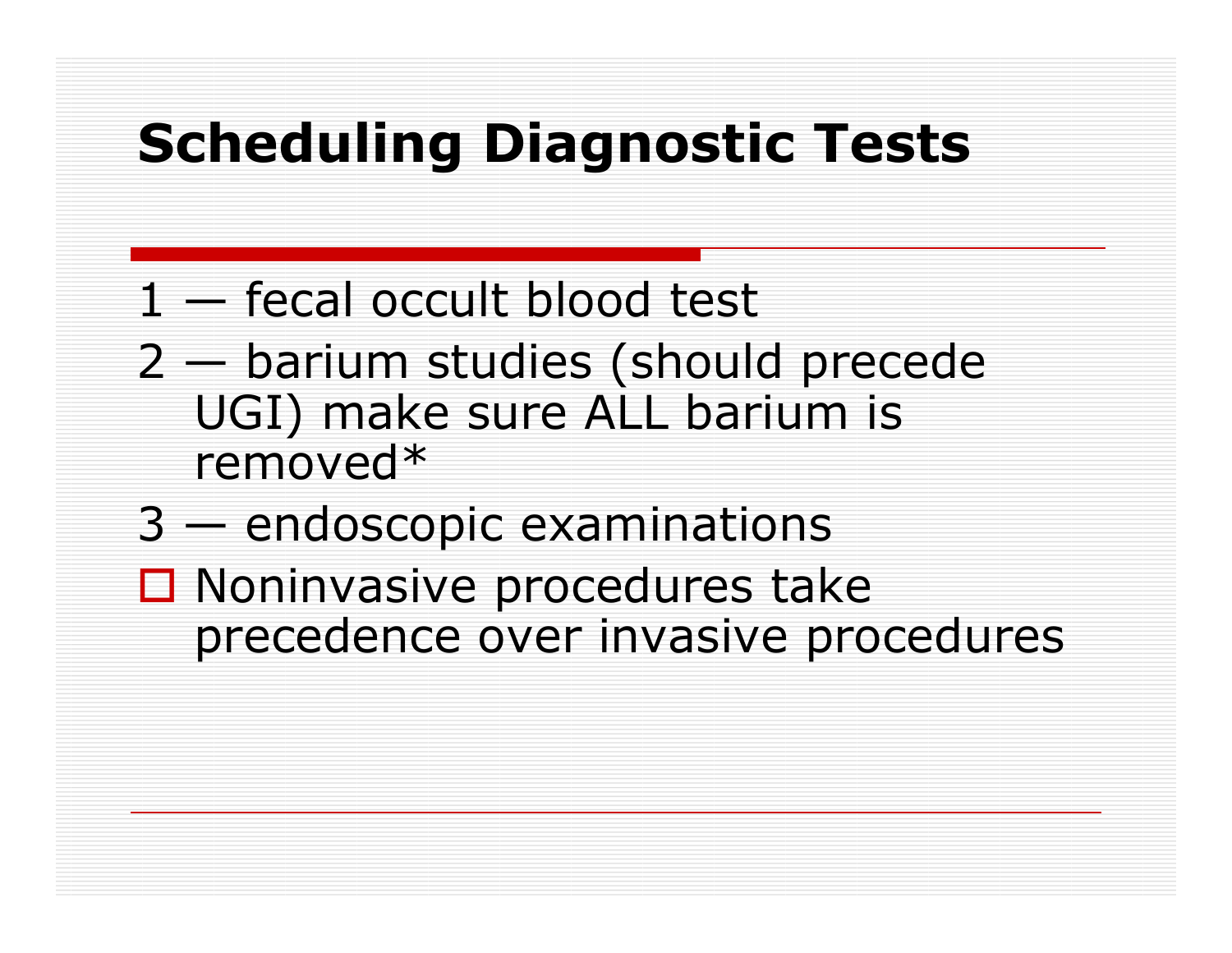#### Patient Outcomes for Normal Bowel Elimination

- $\Box$  Patient has a soft-formed bowel movement every 1-3 days without discomfort
- $\Box$  The relationship between bowel elimination  $\Box$ and diet, fluid, and exercise is explained
- $\Box$  Patient should seek medical evaluation if  $\Box$ changes in stool color or consistency persist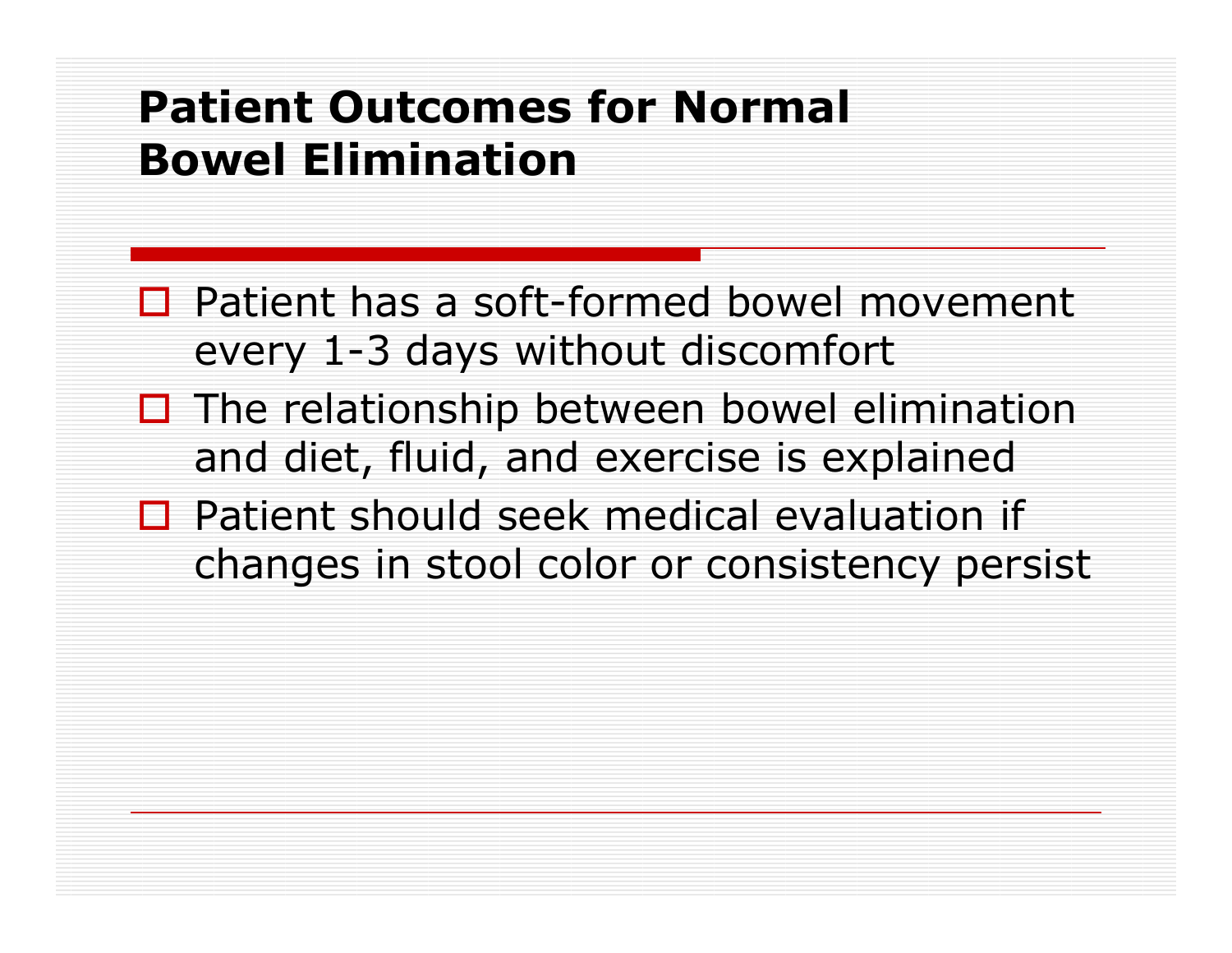#### Promoting Regular Bowel Habits

- □ Timing -attend to urges promptly
- $\Box$  Positioning have pt. sit up, gravity aids in RM **BM**
- □ Privacy<br>□ N U iii –– close door & pull curtain
- ロ Nutrition<br>ー ー
- $\Box$  Exercise abdominal muscles & thighs
- **O** Abdominal settings
- □ Thigh strengthening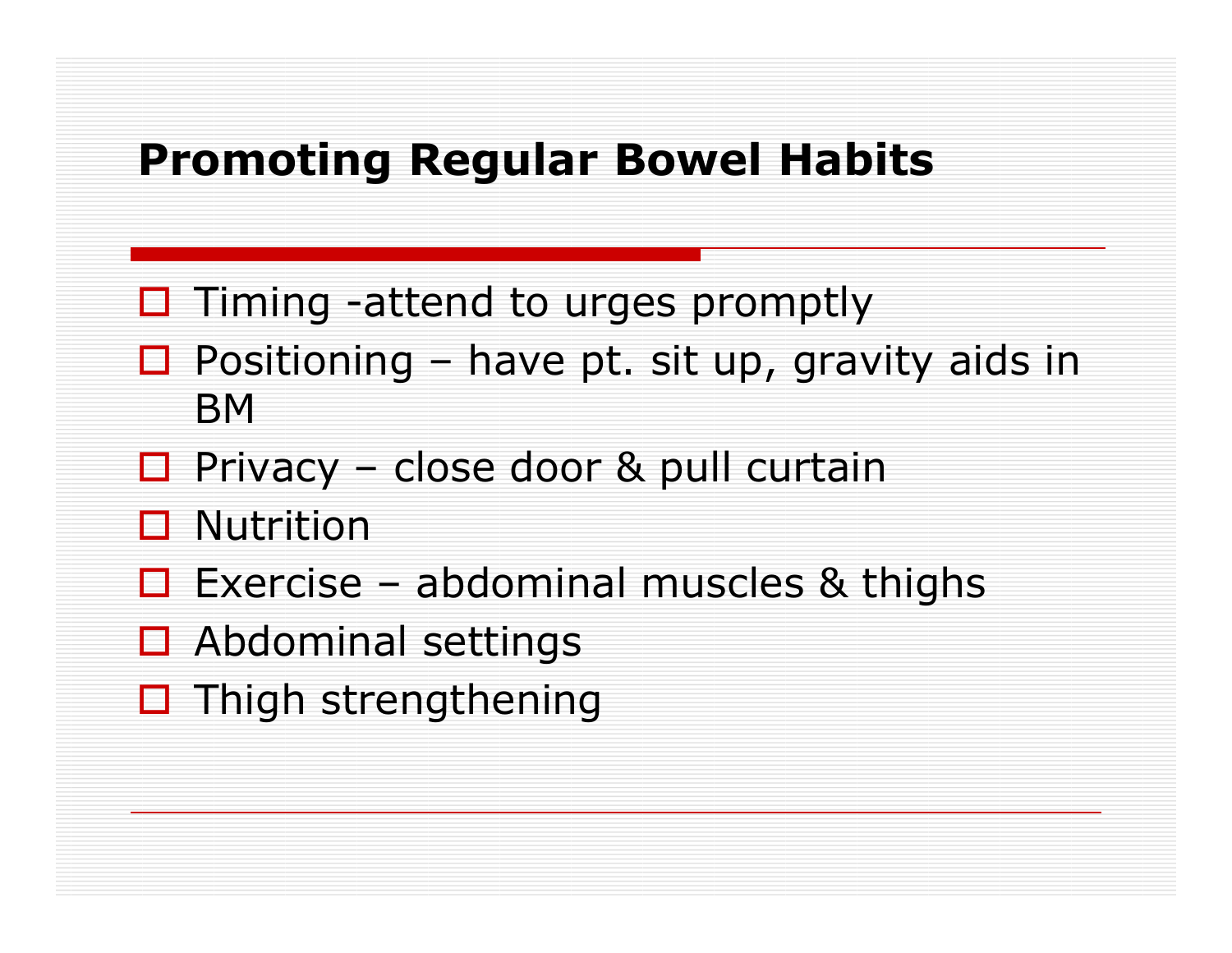### Individuals at High Risk for Constipation

- **□ Patients on bed rest taking constipating**<br>medications
- $\Box$  Patients with reduced fluids or bulk in their diet diet
- □ Patients who are depressed<br>□ Patients with central nervou
- $\Box$  Patients with central nervous system disease or local lesions that cause pain
- \*Valsalva maneuver (straining & holding breath) ↑intrathoracic / intracranial pressure – possible brain injury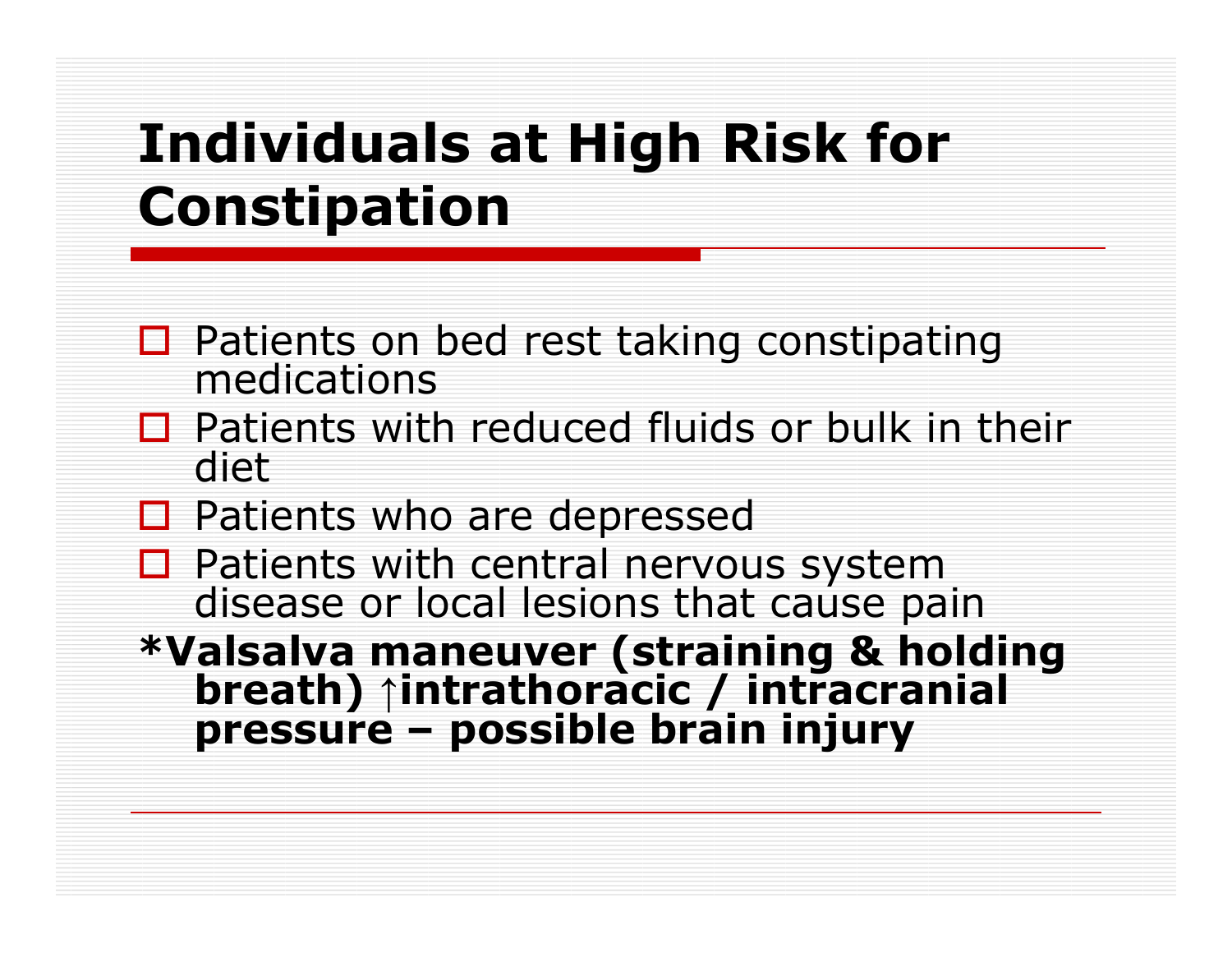### Nursing Measures for the Patient With Diarrhea

- $\Box$  Answer call lights immediately
- $\Box$  Remove the cause of diarrhea whenever<br>possible (e.g., medication) possible (e.g., medication)
- $\Box$  If there is impaction, obtain physician order for rectal examination
- $\Box$  Give special care to the region around the anus anus
- □ After diarrhea stops, suggest the intake of<br>fermented dairy products
- $\Box$  Fecal seepage may indicate impaction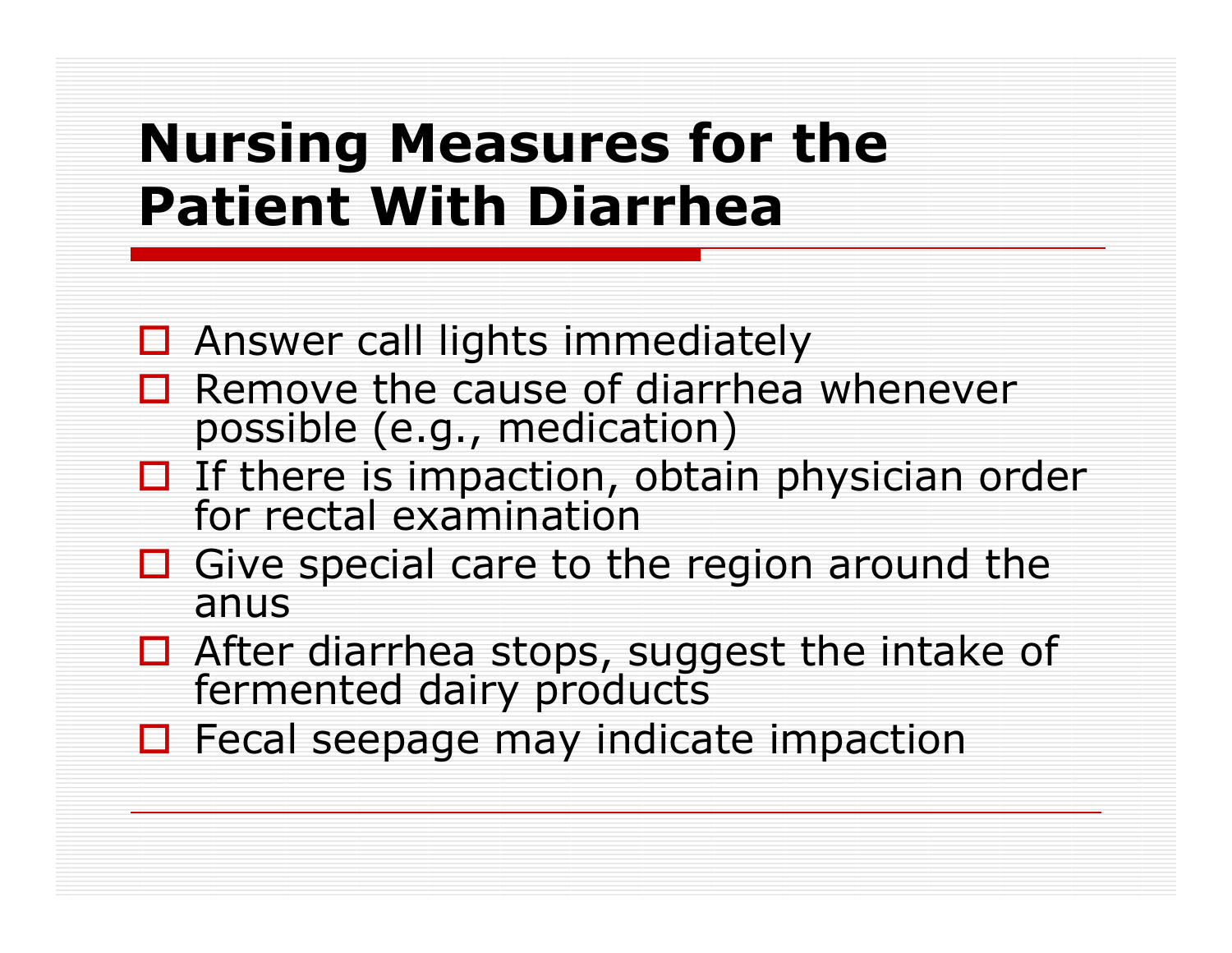### Preventing Food Poisoning

- $\Box$ Never buy food with damaged packaging
- $\Box$ Never use raw eggs in any form

 $\Box$ 

- $\Box$ Do not eat ground meat uncooked
- $\Box$ Never cut meat on a wooden surface
- $\Box$ Do not eat seafood that is raw or has unpleasant odor
- $\Box$ Clean all vegetables and fruits before eating
- $\Box$ Refrigerate leftovers within 2 hours of eating them
- $\Box$ □ Give only pasteurized fruit juices to small children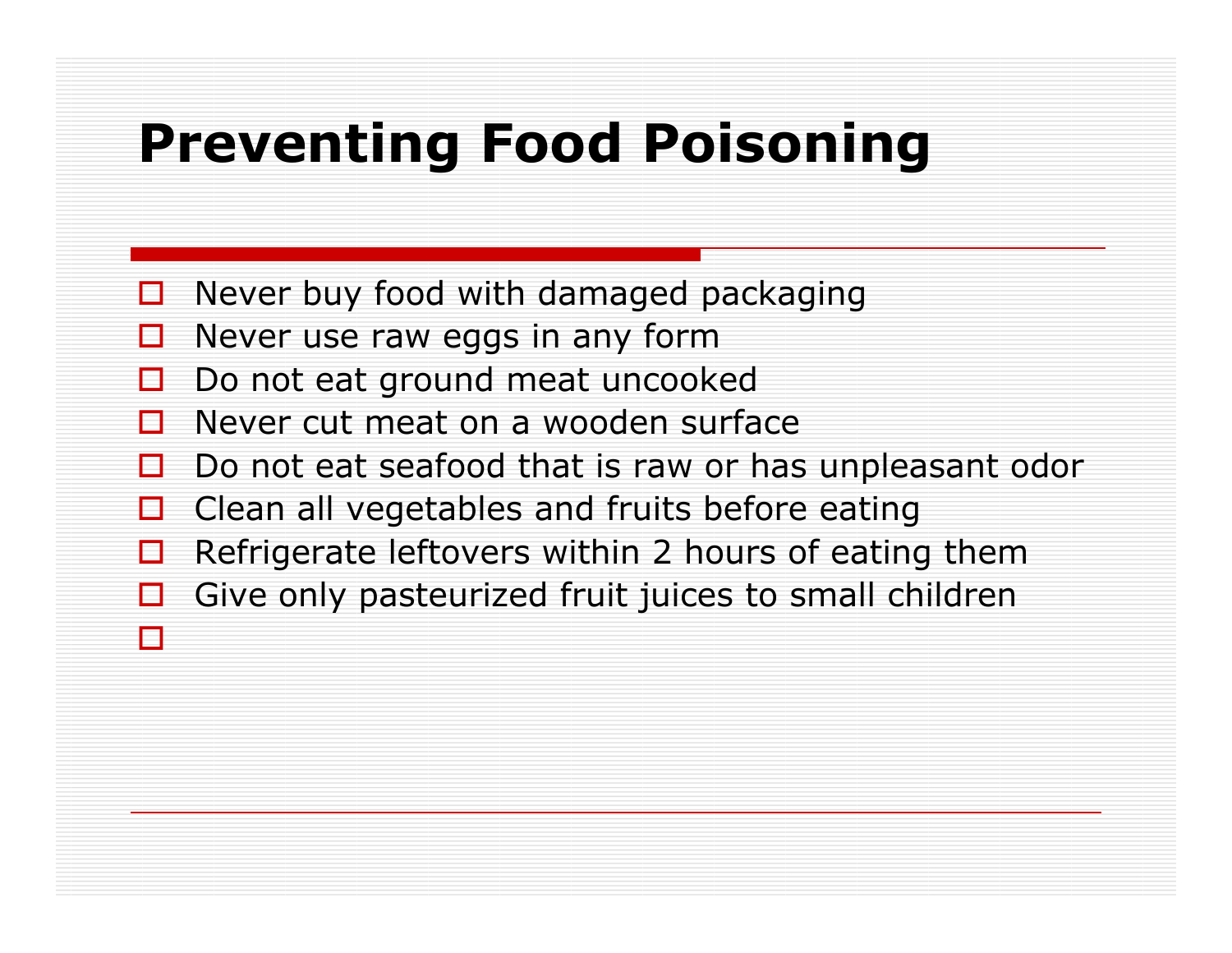### Methods of Emptying the Colon of Feces

# □ Enemas<br>□ P

- **O** Rectal suppositories
- □ Rectal catheters
- □ Digital removal of stool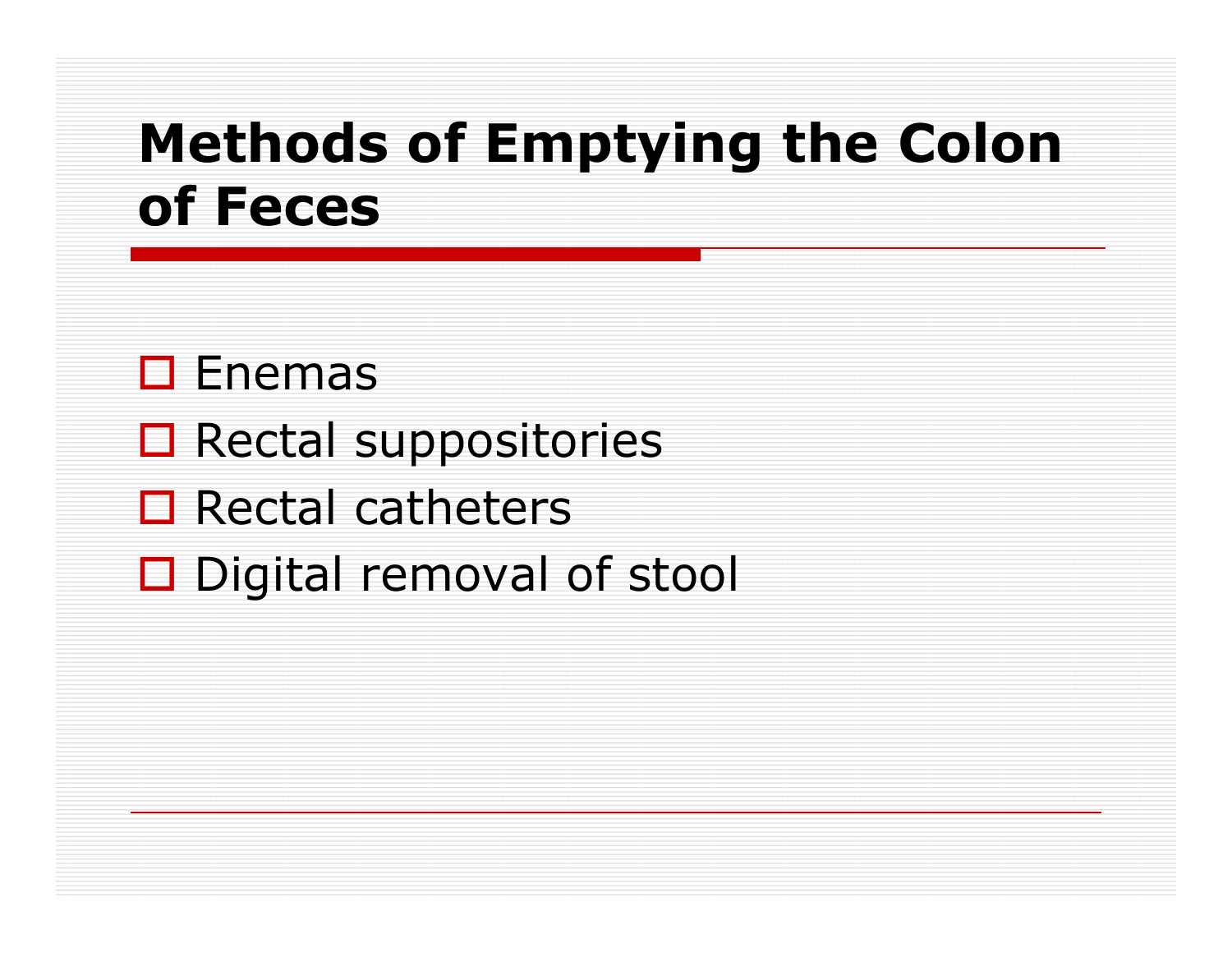#### Types of Enemas

- □ Cleansing high volume<br>□ Retention oil  $\Box$
- $\Box$ Retention - oil
- П. Return-flow – bag of solution taken in (100-300 ml fluid) for pt with gas

#### Retention Enemas

- $\Box$  Oil-retention—lubricate the stool and intestinal mucosa<br>easing defecation  $\Box$ easing defecation
- □ Carminative—help expel flatus from rectum<br>□ Medicated—provide medications absorbed t  $\Box$
- п ■ Medicated—provide medications absorbed through rectal<br>mucosa mucosa
- **Q** Anthelmintic—destroy intestinal parasites<br>D. Nutritive—administer fluids and putrition
- $\Box$ Nutritive—administer fluids and nutrition rectally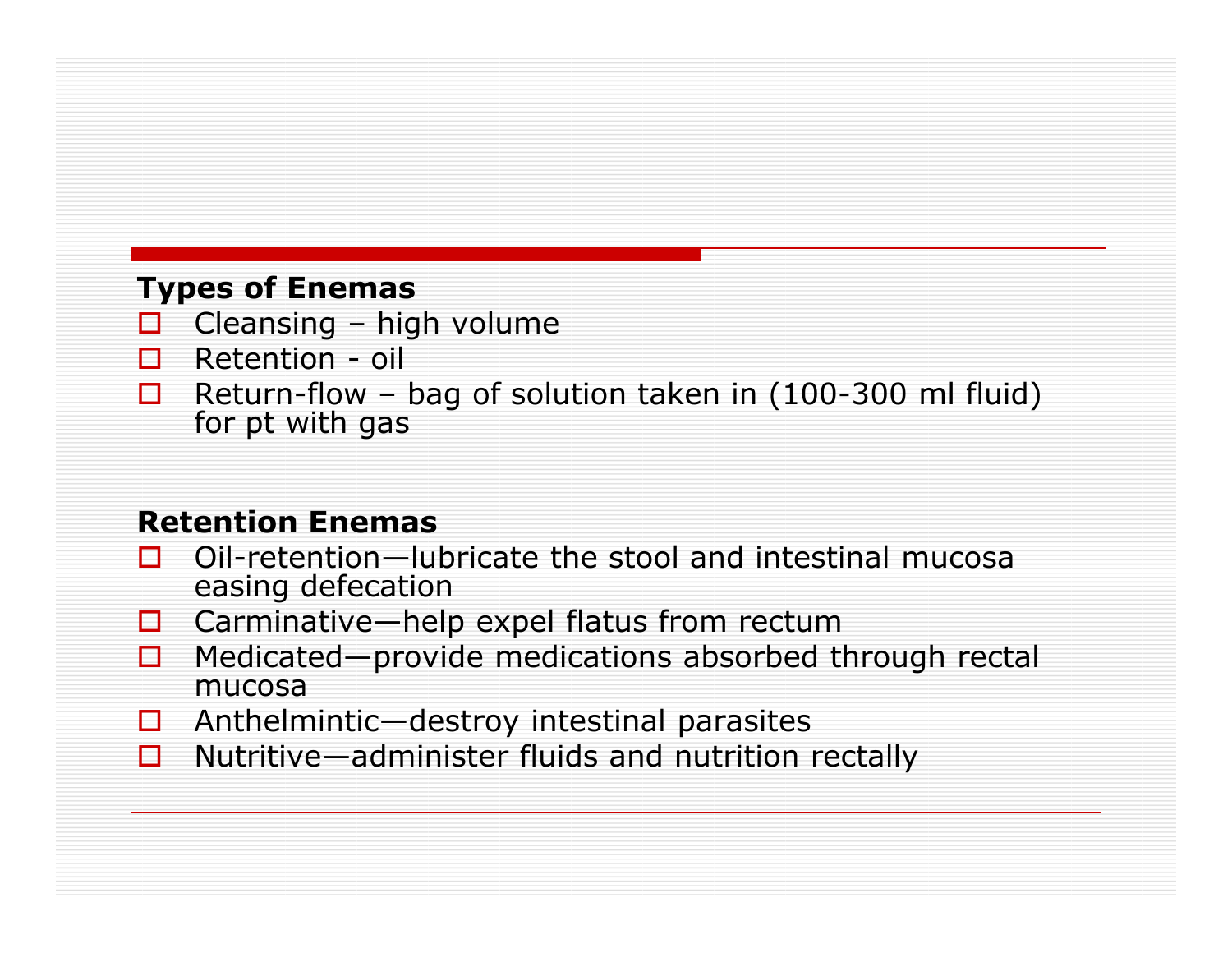### Bowel Training Programs

- $\Box$  Manipulate factors within the patient's  $\Box$ control
- $\square$  Food and fluid intake, exercise, time  $\overline{\mathbf{f}}$ for defecation
- □ Eliminate a soft, formed stool at<br>Eliminate a soft, formed stool at regular intervals without laxatives
- $\square$  When achieved, discontinue use of suppository if one was used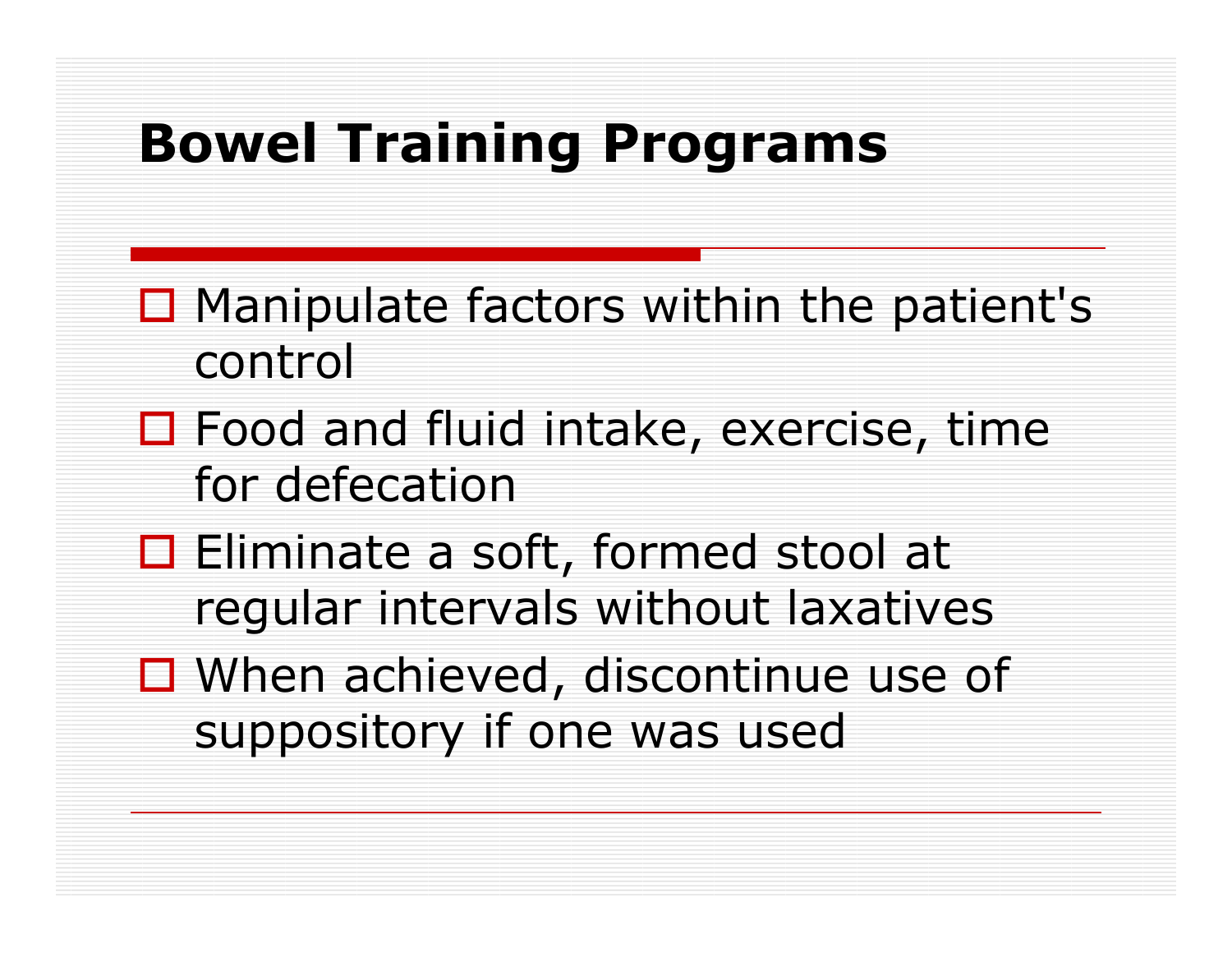#### **Types of Colostomies –** each has different stool consistency

- □ Sigmoid colostomy
- Descending colostomy
- **O** Transverse colostomy
- □ Ascending colostomy
- □ Ileostomy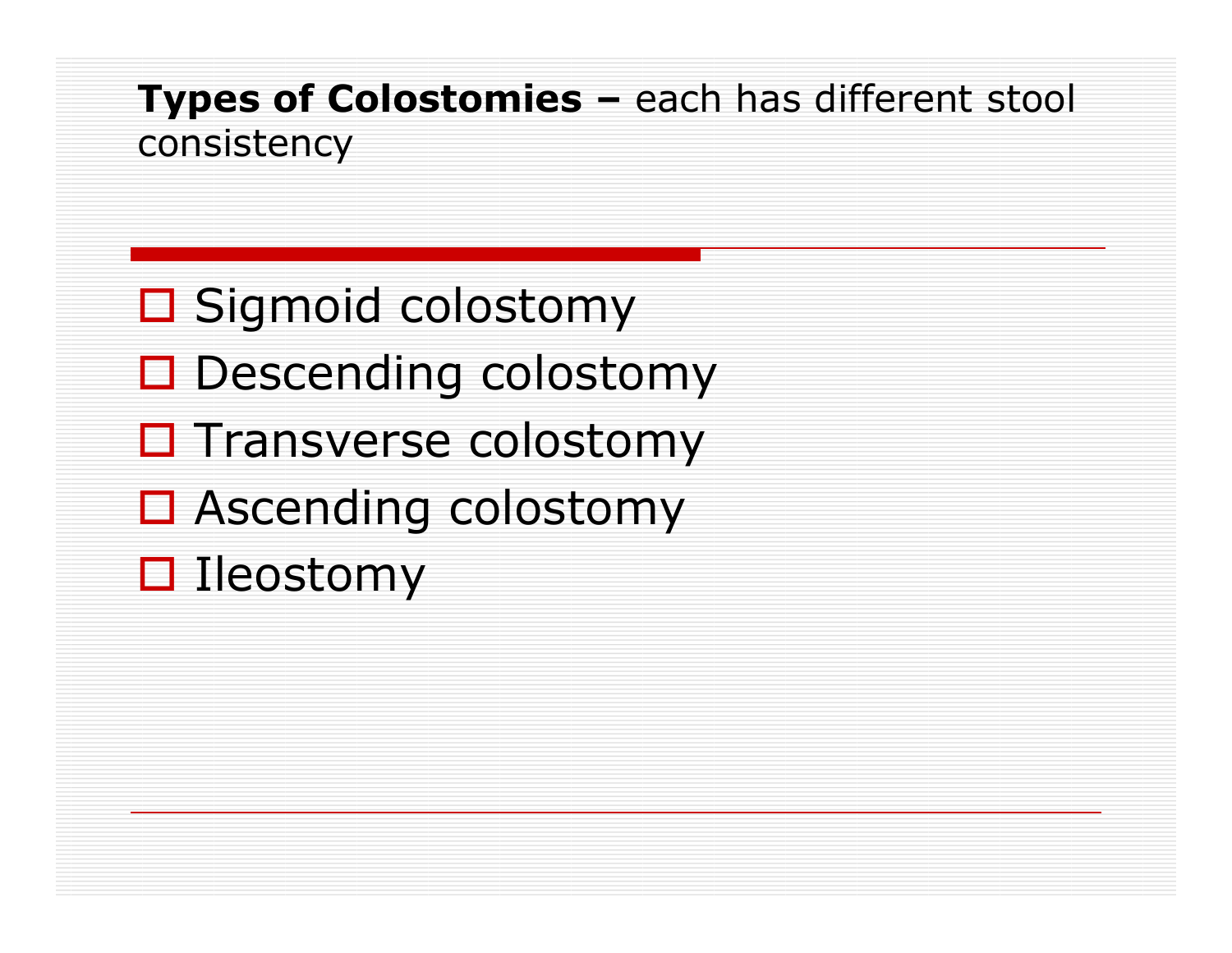### □ Location of (A) a Sigmoid<br>Colostomy and (B) a Desc Colostomy and (B) a Descending Colostomy

- □ Location of (C) a Transverse Colostomy and (D) an Ascending Colostomy
- Location of an Ileostomy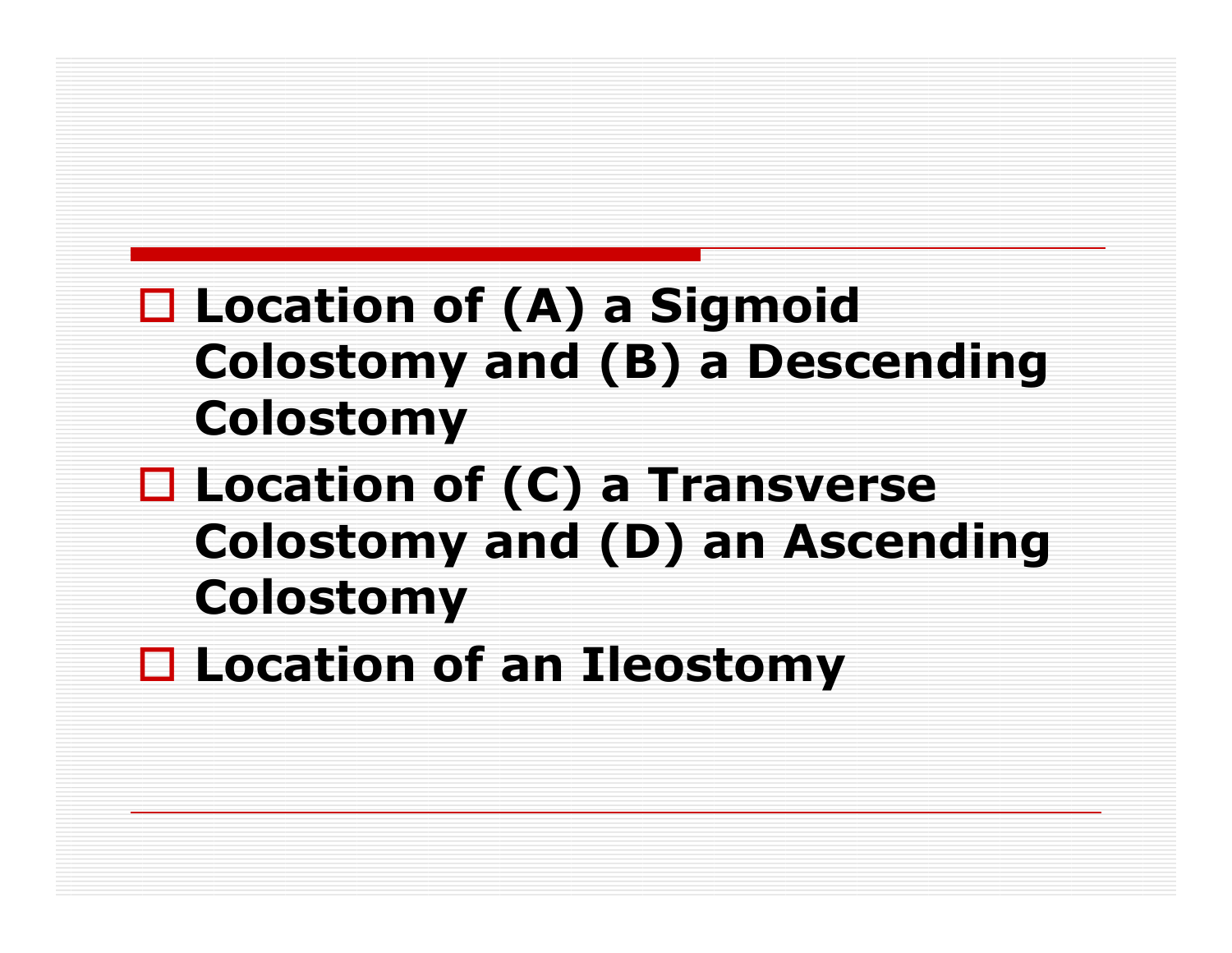### Colostomy Care

- П Keep patient as free of odors as possible; empty appliance frequently
- $\Box$  Inspect the patient's stoma regularly  $\Box$
- П. Note the size, which should stabilize within 6 to 8 weeks
- $\Box$  Keep the skin around the stoma site clean and dry ⊔
- П. Measure the patient's fluid intake & output
- П  $\Box$  Explain each aspect of care to the patient and self<br>care role care role
- $\Box$  Encourage patient to care for and look at ostomy  $\Box$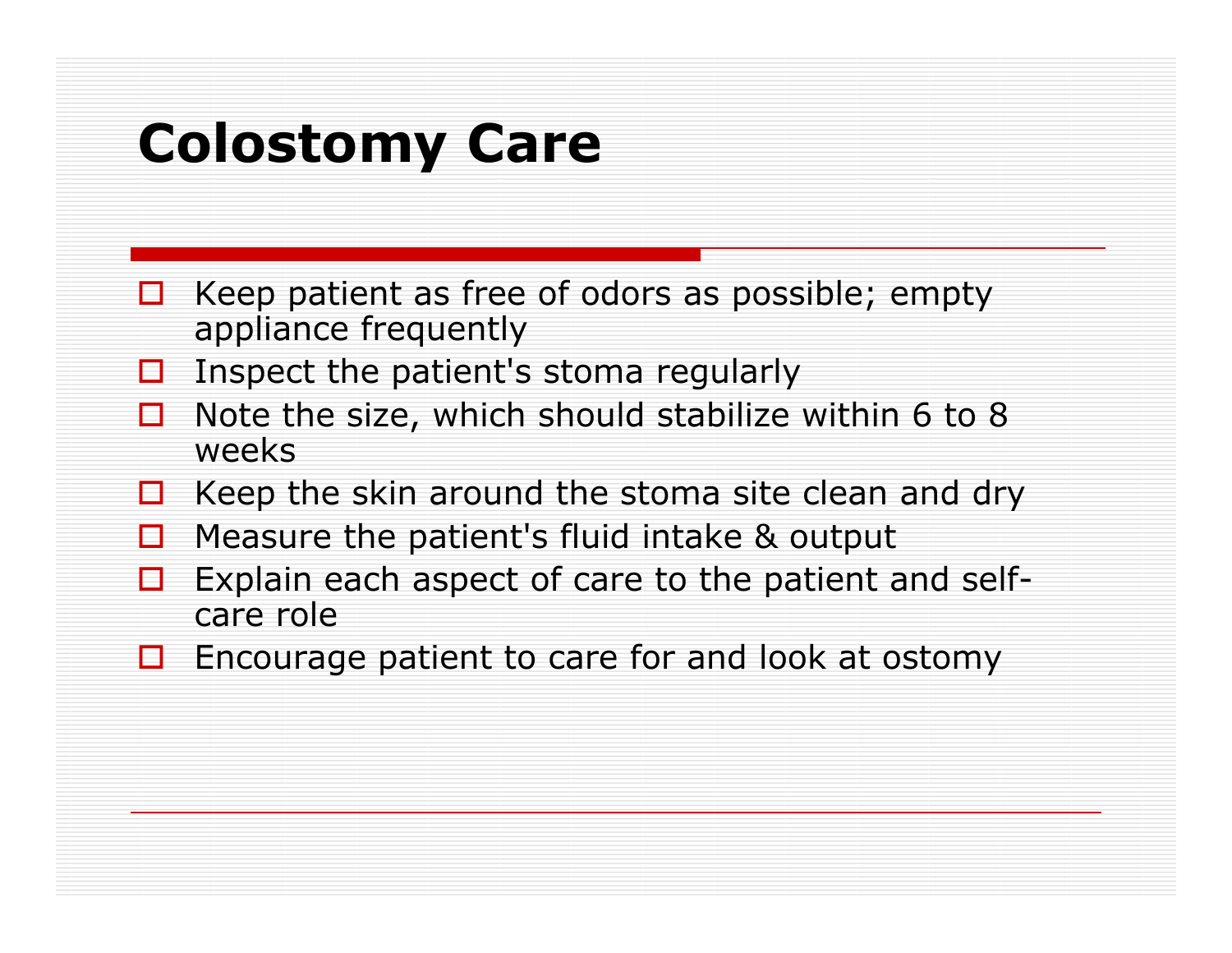#### Normal-Appearing StomaPatient Teaching for Colostomies

- $\square$  Community resources are available for assistance
- $\Box$  Initially encourage patients to avoid foods high in fiber
- $\Box$  Avoid foods that cause diarrhea or flatus
- П Drink two quarts of water daily
- $\Box$ Teach about medications
- П Teach about odor control (intake of dark green vegetables helps control odor)
- $\Box$  Resume normal activity including work and sexual relations  $\Box$ relations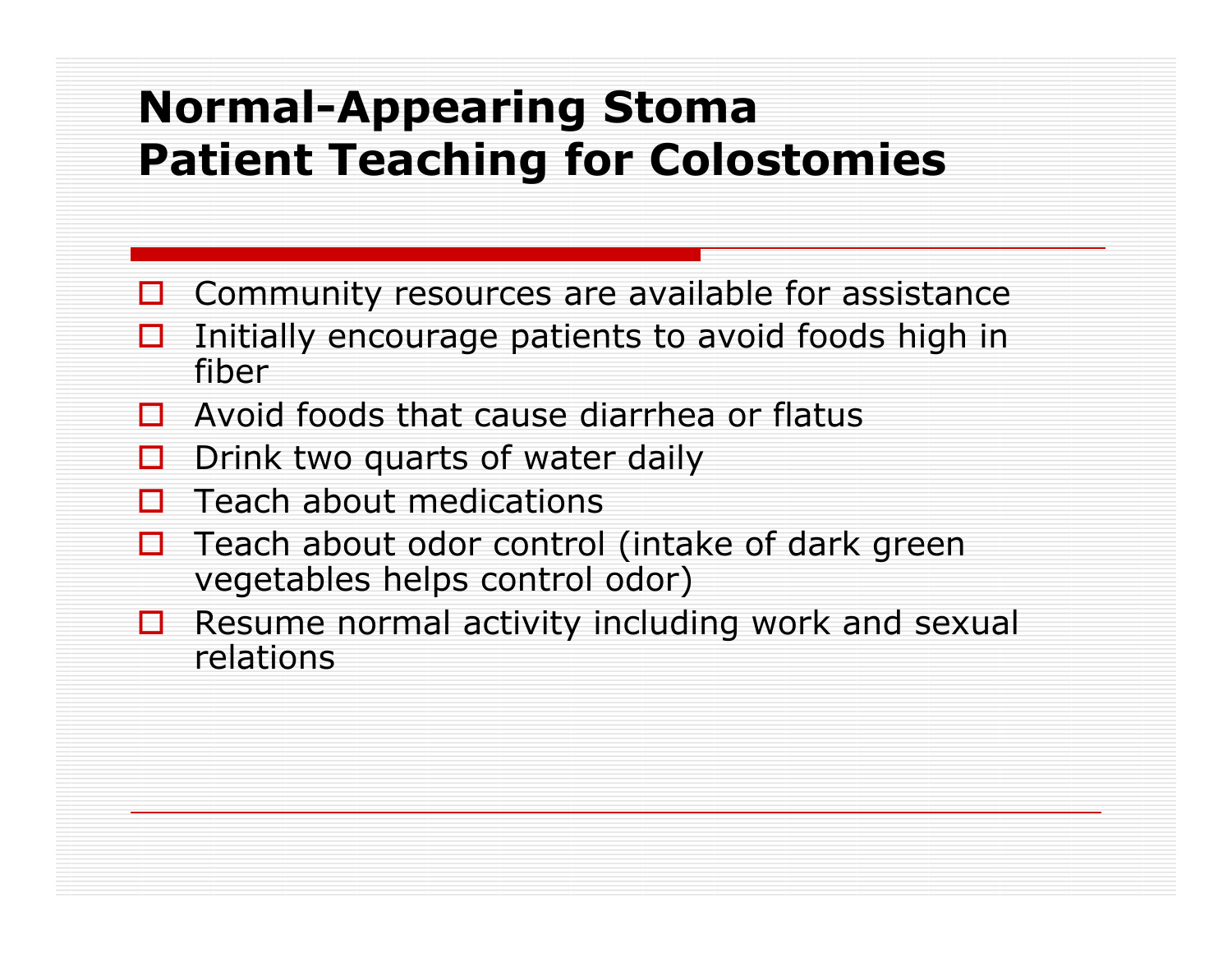### Comfort Measures

- □ Encourage recommended diet and exercise
- □ Use medications only as needed
- $\Box$  Apply ointments or astringent (witch hazel)
- $\Box$  Use suppositories that contain and that anesthetics